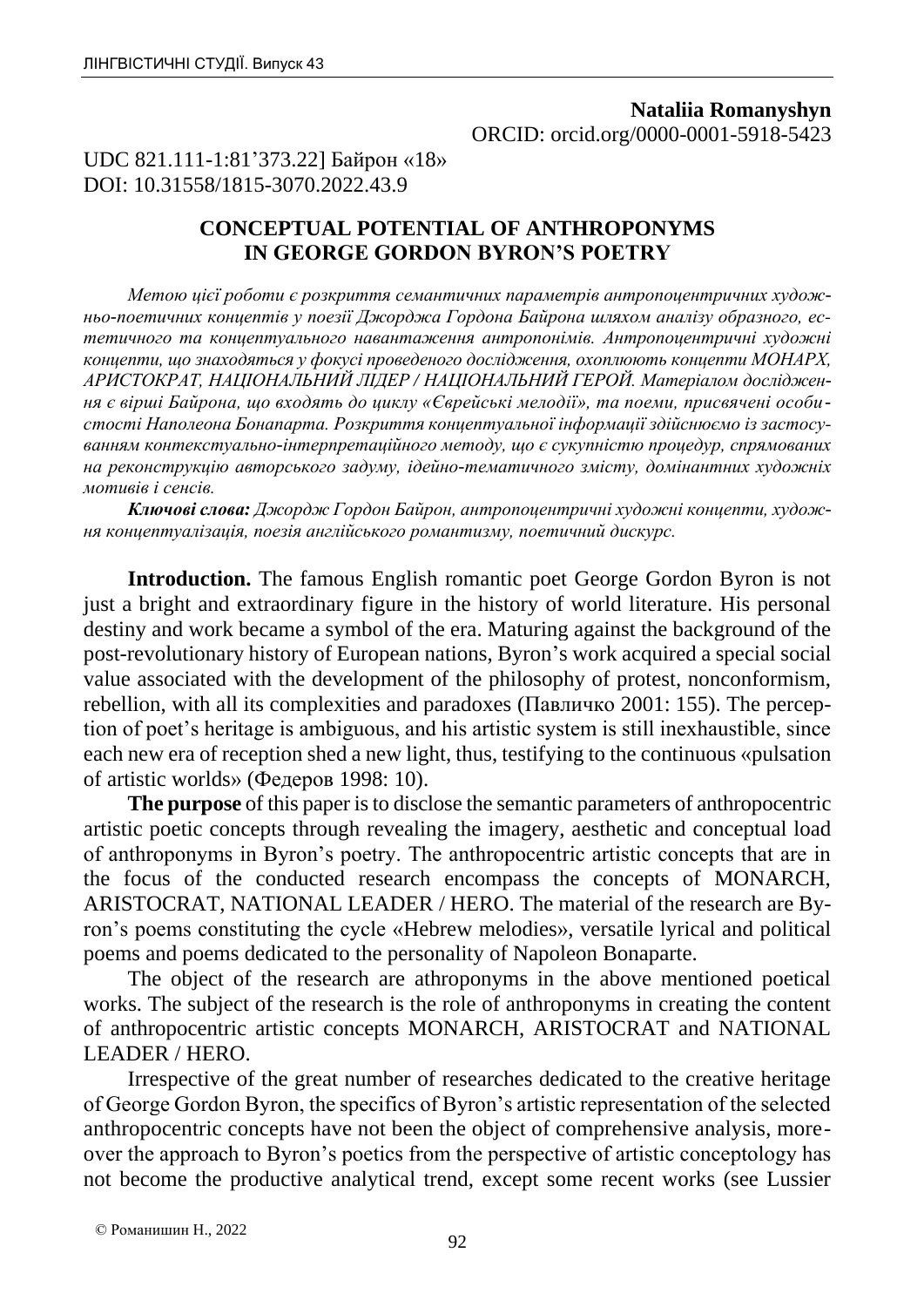2019; Modrzewska 2020) based on interdisciplinary approach. Versatile lingual-aesthetic resources (explicit and implicit) of a poetic text are involved in the actualization of textual conceptual information. Conceptual information in the semantics of the literary work is also created by its poetic elements that are not the immediate explicit nominators of artistic concepts, but are the imagery and compositional forms that are charged with definite connotations, reflect author's attitude towards definite social parameters and values of the national universe and are the objects of subjective evaluations, author's ideology and aesthetic experience (Romanyshyn 2021). A special role in the processes of artistic conceptualization belongs to anthroponyms. Under the notion of anthroponym we understand the names of people associated with a certain historical, political, religious context, which in the poetic text function either as object of poetic reflection or as lyrical hero (protagonist) or the basis of poetic image. Anthroponyms / precedent names are «allusive doublets of the concept», as «concept-symbols», which on the basis of national-cultural tradition can become an image-idea, being conceptually significant (Приходько 2008: 116). In our opinion, the perception of anthroponym / precedent name is determined by a complex system of meanings that have special value for a particular cultural community, and are a kind of samples for imitation or, conversely, warn against the negative social manifestations. Being introduced into a poetic context, they undergo a process of transformation from the signs of personal identification to the lingual aesthetic, poetic forms that incarnate general philosophic, social ideas and traits of national identities. A special role in creating the additional senses of anthroponym belongs to contextual artistic resources of poetic discourse, because people perceive reality through the prism of culture as a set of texts that are the product of individual and collective artistic creativity. The poeticized anthroponym is a poetic sign, defined by a certain historical and philological context, and alongside with its semantic function, syntagmatic or paradigmatic relations in the system of the work of art, always represents extratextual reality. The meaning emerged in the word can become an expression of the ideological content of the whole text, is able to display the connection of the consciousness of the author and the reader with the code of culture in its development in time and space. It is capable of entering into a dialogue with other texts. It is not only of a recursive character, which has intersemiotic connections with the previous tradition of culture, but also procursive, which is considered as a hypothetical modeling of the impact of the text on the future development of the semiotic universe of culture and its individual semiospheres.

The novelty of the conducted research lies in the fact that it aims to demonstrate how decoding the sense, symbolism, connotations and pragmatic essence of an anthroponym and anthroponimic images ensures the revealing of a set of cognitive features of the defined artistic concepts that incorporate both the general social and author's subjective experience. The research of Byron's artistic heritage from the perspective of artistic conceptology and the analysis of the system of Byron's artistic representation of the selected anthropocentric concepts could also extend the traditional view on the phenomenon of «Byronic hero».

**Methodology.** The conceptual level of a work of art is a structured system that contains elements of varying degrees of complexity and abstractness. The research al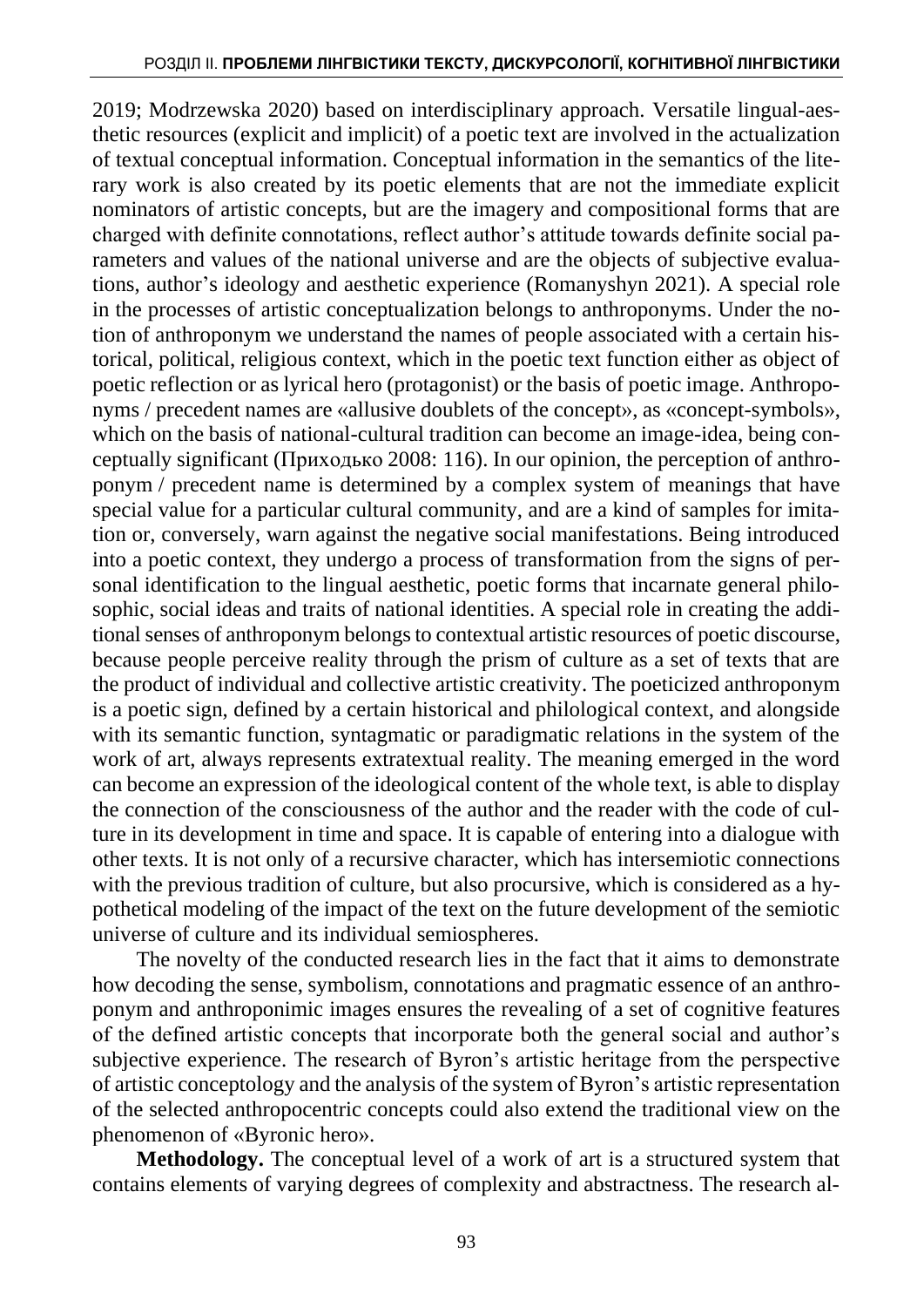gorithm, which reflects the dynamic nature of the formation and functioning of the conceptual system of artistic text in the plane of its lingual poetic expression and is based on the lingual poetic perspective of research, involves the development of the vector of analytical procedures from textual matter to the concept: from revealing in the sense of a poetic word-image (a carrier of conceptual meaning) information that reflects the characteristic qualities of the concept, the set of its attributes, predicates, associations, imagery, to determining the place of the artistic concept in the author's worldview, its connections with other conceptual dominants and modeling of author's individual and national artistic system.

In the study of the linguistic-aesthetic embodiment of artistic concepts (especially in poetic texts), first it is necessary to take into account:

– the semantic, semiotic and associative dynamics of artistic / poetic text, determined by the nature of poetic language as a specific form of figurative reflection of reality in its (form) aesthetic evolution against the background of historical development of national literary language;

– the variety of associative-figurative ways of explication of concepts, continuity of conceptual structure of the text, in which associative-semantic fields of different concepts can intersect, interconnect with each other on the principle of complementarity, inclusion, etc.

The lingual poetic perspective of the study of artistic concepts requires consideration of the role of thematic, plot-compositional, symbolic levels of the work in the processes of artistic conceptualization, non-textual connections of the work, its inclusion in historical, cultural and social contexts. Consequently, the conceptual information is revealed by application of contextually interpretative method, which is a set of procedures aimed at reconstructing the author's idea, ideological and thematic content, dominant artistic motifs and meanings, preceded by the stage of contextualization – identification of the system of macro- and micro-contexts including «complicated», «implicit», ambiguous forms of actualization of the relevant concept / system of concepts taking into account the author's worldview priorities, philosophical and aesthetic aspects of text creation.

The stage of contextualization involves the selection of the system of textual verbal fragments, united thematically and meaningfully within one artistic and semantic plane. The next stage is the interpretation based on the principle of hermeneutic circle, which involves a set of coordinated analytical operations aimed at disclosing the textual meaning as a movement from individual to general and vice versa, because comprehension of the whole is possible only by understanding its homogeneous and heterogeneous parts in the process of gradual «drawing» of meaning. Applying the contextual-interpretive method to reveal conceptual information, we rely on the guidelines of hermeneutics and receptive aesthetics about the relativity of textual understanding, potential openness of the text, fundamental inexhaustibility of interpretation and inseparability of text knowledge from the self-knowledge of its interpreter (Гадамер 1991; Эко 2006; Stockwell 2002; Tsur 1992).

**Background.** The reception of Byron's heritage mainly adheres to the principle of close relationship between creativity, poetic activity and the «personal factor» of the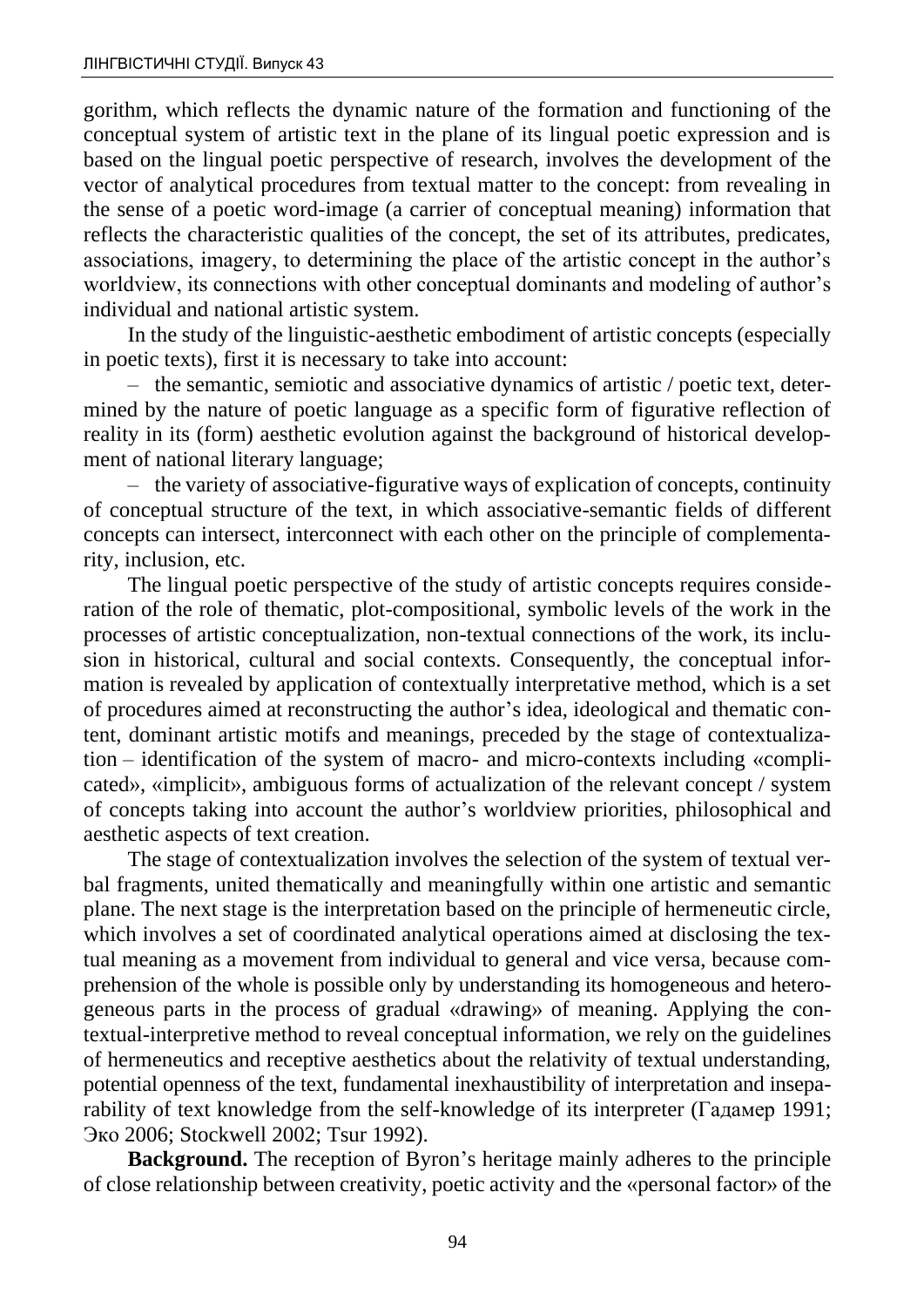poet's biography (Дьяконова 1978; Елистратова 1960: 243–259; Bone 2000; McGann 2004; Cochran 2004; Stabler 2004; Lansdown 2012 (a); Lansdown 2012 (b); Beatty 1969; Clubbe 1997). Scholars focus on the contradictions between theoretical principles, aesthetics and poetics of his works, ideological discussions between Byron and other romantic poets, emphasize the complexity of the model of «Byronism», which embodies the philosophy of rebellion and world sorrow. In the history of literature and literary studies the significant attention to biographical details, ethical and socio-political views of Byron creates a stereotypical image of a poet-exile, an eternal traveler, the status of «superfluous man» in the official social structure (Павличко 2001: 161).

The perception of the poet's work in literary-critical space (Дьяконова 1978; Елистратова 1960: 243–259; Beatty 2008; Callaghan 2019; Eliot 2009: 223–240) contributed to the final consolidation of the conceptual dominants of patriotism and revolution, the quintessence of permanent attributive nominations «ardent defender of the national liberation movement», «advocate of tyranny», «initiator of the progressive, revolutionary trend in romanticism» in the poet's personal image. Thus, the features of Byronism became a special type of artistic worldview (McGann et al. 2006; Jones 2017) – the basis for the creation of artistic anthropocentric images, a set of themes, motifs, poetic solutions, which appeared in the English literature and were adopted by other European literatures.

Along with the dominant features of the «Byronic hero», Byron's poetry «supplies» the reader-interpreter with information resources, the analysis of which provides the knowledge of the general context of the era, understanding of historical processes, cultural and ethnic stereotypes, the way of feeling and experiencing life, axiological reactions on the events of European history. As a result, the poetic conceptualization of man becomes a means of accessing important philosophical generalizations about national and world mythology, the formation of the concept of national hero, political leader, relations between the state and the people, socio-political activities, etc.

**Results and Discussion.** The comprehensiveness of the reflection of various aspects of social and national reality in Byron's poetic works is achieved through the multifaceted prism of anthropocentric concepts MONARCH, ARISTOCRAT, NA-TIONAL LEADER / HERO actualization. This artistic conceptualization is achieved and developed by introduction of anthroponyms as elements of poetic plot and composition, as objects of poetic reflection into the poetic micro context. In the structure of poetic text a certain anthroponym (often a precedent name) manifests itself as a complex linguistic and cultural sign, which carries a significant amount of background information generated by the horizontal context and enriched by the poetic context itself. The proper names with a stable associative content are allusive representations of artistic concepts (Приходько 2008: 116). The introduction of anthroponyms (precedent names) in the compositional structure of the poetic text allows the authors to foreground the relevant cognitive features of the artistic concept and, actualizing the rich associativity of the name as a result of socio-cultural aspects of their interpretation, verbalize the related concepts, uniting them into specific hyper conceptual connections that discloses the conceptual sphere of the work and the creativity of the artist.

For example, the name of Stuart Robert Castlereagh (1769–1822), an English aristocrat, a native of Ireland, English Foreign Minister, one of the most influential people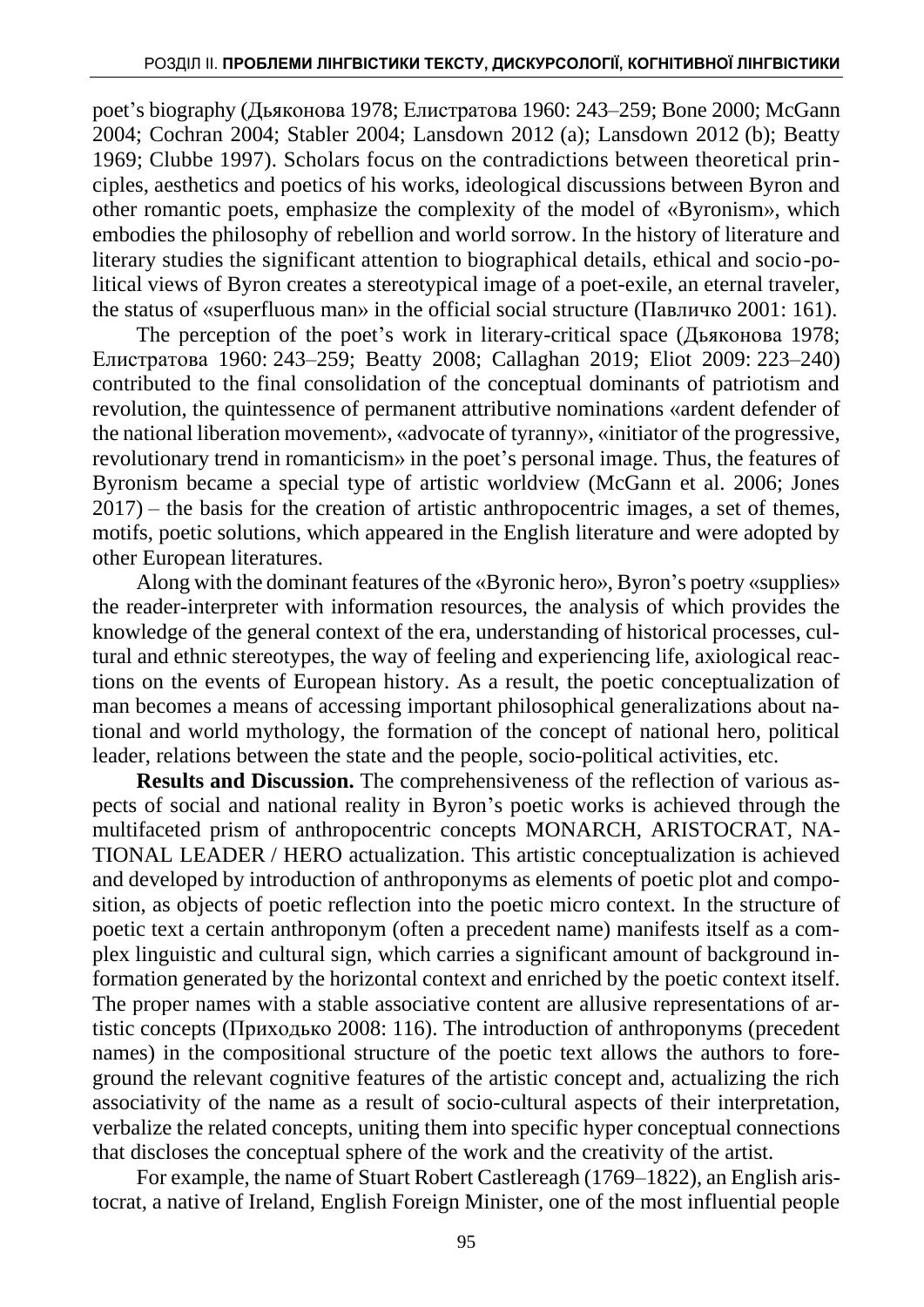in Europe after the fall of Napoleon, is strongly associated with the so called «Irish context». He brutally suppressed the uprising in Ireland, was one of those politicians who actively opposed any manifestation of ethnic identification and national independence not only of Ireland but also of other European nations.

In the poetic context of Byron's works, Lord Castlereagh, named by the metaphorical paraphrase «the Serpent on the Chest of Ireland», becomes a personification of betrayal, hypocrisy, pseudo-patriotism, and mystery, expressed in his allegorical resemblance to the Egyptian sphinx: *That Sphinx, whose words would ever be a doubt, / Did not his deeds unriddle them each day – That monstrous hieroglyphic; his cruelty is metaphorized in the image of a fountain splashing water and blood: that long spout / Of blood and water, leaden Castlereagh!* His suicide, and especially the way he committed it, gave Byron a reason for a sharp sarcasm: in the tenth and eighth songs of the poem «Don Juan» we find the epithet: *Carotid-artery-cutting Castlereagh!* and the metaphor *That sad inexplicable beast of prey,* that hints on the above mentioned events.

Following the laws of unfolding the meaning and the ideological and artistic context of the poetic work, as a result of which the word receives not only logical, conceptual, but also figurative meaning, the expression *Carotid-artery-cutting Castlereagh* is metaphorized. In Byron's epigram written in response to the politician's death, the dynamics of meaning unfolds from the event-specific «to cut one's throat» – «to cut somebody's throat» to the associative «to cut the throat of Britain», testifying to the unity of verbal image when both levels – the literal and figurative – are superimposed on each other and interact. At the same time, the word «patriot» acquires the opposite meanings. Introduced into the composition of the epigram, the figure of Mark Portius Cato the Younger overshadows the ironic meaning of Castlereagh's patriotism – the highest act of whose patriotism was to die and thus to liberate the country from his own person.

The phenomenon of anthroponym's / precedent name's semantics extension and enforcement of its pragmatic function in Byron's poetry is actively combined with the stylistic devices of irony, sarcasm, play on words, allusion, which form the basis of the composition and imagery of many epigrams, epitaphs, political poems written in response to specific events, activating the role of the vertical context in creating the effect of «double coding».

Thus, the moral face of William Pitt (1759–1806), the youngest prime minister in British history and one of the most influential politicians of the time, was skillfully reproduced by deploying the grammatical homonymy of the words «lie» (occupy the position) and «lie» (deceit) and present and past forms of the verbs in the *Epitaph For William Pitt*. Using the associativity of the important linguistic and cultural concept of «being buried in Westminster Abbey», the poet equates the concepts of dishonesty (as perjury before God) and honor:

*With death doom'd to grapple, Beneath this cold slab, he Who lied in the Chapel Now lies in the Abbey (Epitaph For William Pitt).*

The realization of the ambiguity of the word *brass* unfolds multidimensional axiological associations and emotional saturation of the context of the following epigram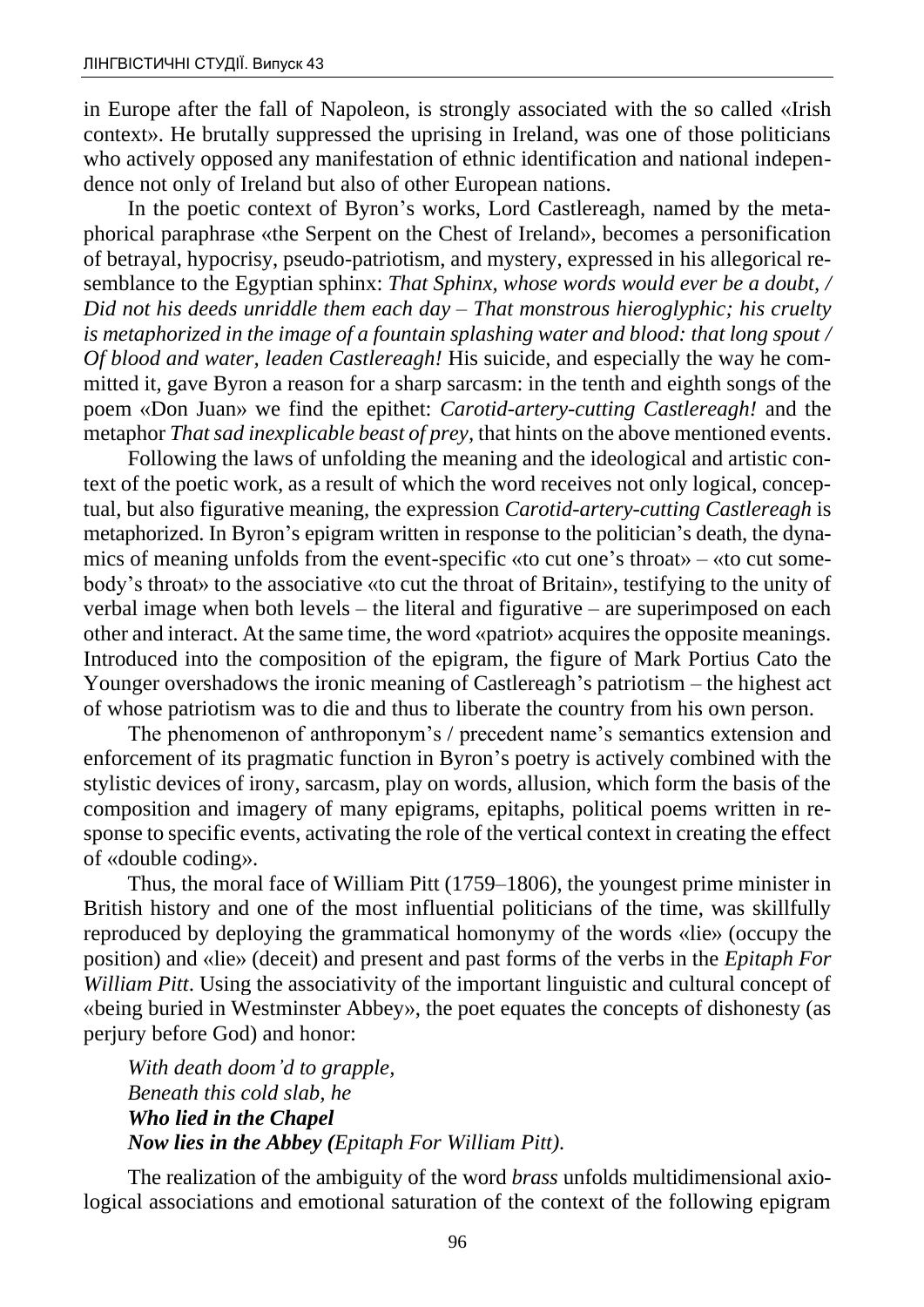*Epigram, On The Braziers' Company Having Resolved To Present An Address To Queen Caroline:*

*The braziers, it seems, are preparing to pass An address, and present it themselves all in brass, – A superfluous pageant-for, by the Lord Harry! They'll find where they're going much more than they carry.*

Byron's open poetic «attack» on the representatives of the national elite was expressed in the transparency of poetic allusions, assigning to the subject corresponding evaluative and emotional attributes. Political poetry was characterized by caustic wit, which manifested itself in the actualization of the ambiguity of the English word, the famous Byronic play on words, etc.

The axiological, moral and ideological content of anthroponyms in Byron's poetic works is substantiated and reinforced by constellation of different stylistic devices. Important in completing the image of the British aristocracy in terms of morality, behavior, thinking and communication by developing the semantic scope of an anthroponym is the role of poetic detail, imagery textual resources that incorporate explicit or implicit author's subjective observation, emotional response to a particular event, which is the basis of various anthropocentric images of Byron's poetics. There the informational, eventful component harmoniously interacts with the empathic component of the meaning of the artistic image reproduced in the artistic form as a result of empathy and contemplation. The emotional-axiological component of the artistic meaning of an anthroponym rests on certain values ascribed to it by society or by the author. It acquires additional senses, deepens the phenomenon poetically modelled by the author, contributes to the psychological aspect of the context, the emergence of implicit meanings due to its sensualistic perception.

In the poems *Lines Addressed To The Rev. J. T. Becher*, *On His Advising The Author To Mix More With Society*, *Written After Swimming From Sestos To Abydos*  and *I would I were a careless child* the author designs two different vectors of understanding the concept ARISTOCRAT:

– negative, generally named *The world, mankind – a world I despise,* and specified in the metonimies *these cultured lands,* metaphoric epithets *The cumbrous pomp of Saxon pride,* with the following distinguishing atributes: *wealth, title – the phantom of power, name of splendid sound, a hateful control, the voice of those / Whom rank or chance, whom wealth or power, / Have made,* the basic stereotypical behaviors – *the touch of servile hands, the slaves that cringe around, mingle in Fashion's full herd, crouch to her leaders, or cringe to her rules, bend to the proud, or applaud the absurd, search for delight in the friendship of fools*, that transform the personality into *degenerate modern wretch*;

– and positive, idealized, where the notion of fame, aristocracy of spirit, devotion to the homeland are at the forefront: *fame / Bids me live but to hope for posterity's praise; For the life of a Fox, of a Chatham the death… / Their lives did not end when they yielded their breath; Their glory illurnines the gloom of their grave.*

Spiritual dominants of heroism, historical significance of the role of the individual – the subject of poetic image, the lyrical hero-advocate of higher national values –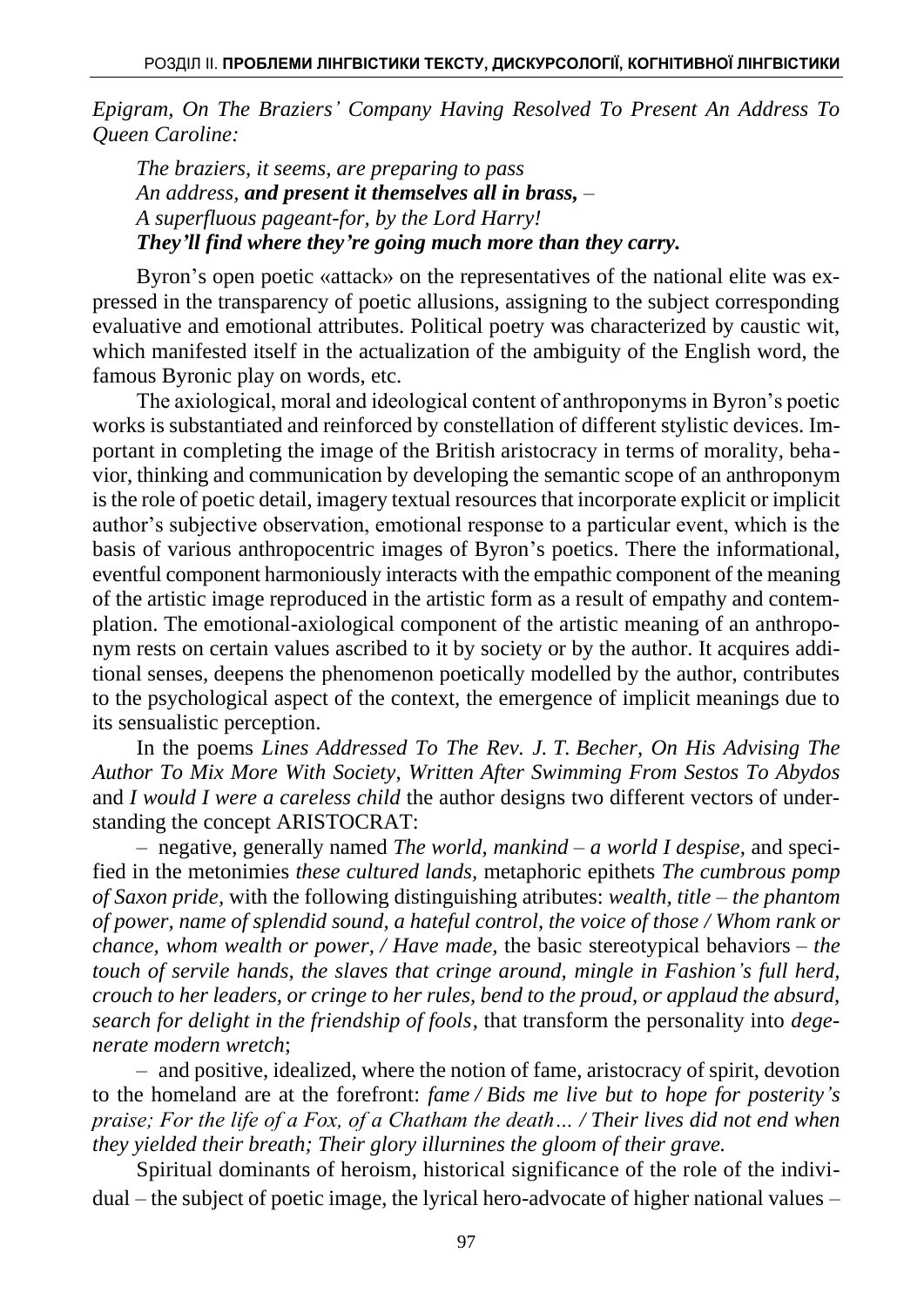in the structure of anthropocentric images of Byron's poetry contribute to the actualization of the artistic concept NATIONAL HERO. It is manifested by the thematic and compositional lines and artistic details in numerous poetic texts. In the poems *Answer To A Beautiful Poem, Entitled 'The Common Lot', Thy Days Are Done, On The Star Of 'The Legion Of Honour', Jephtha's Daughter* the poet lays down the general guidelines for understanding the concept of «hero-fighter» – the uniqueness, peculiarity of destiny, deity, greatness of mission, immortality: *Some few who ne'er will be forgot; Thy days are done, thy fame begun; Thy country's strains record / The triumphs of her chosen Son; Thou shalt not taste of death! On The Star Of 'The Legion Of Honour'; Let my memory still be the pride, / And forget not I smiled as I died!* 

The basic cognitive features are the notions of «immortal glory» of the national hero *(Some shall exist beyond the grave, Some few who ne'er will be forgot Shall burst the bondage of the grave; Thy fall, the theme of choral song / From virgin voices pour'd! honour's laurel ne'er decay / But bloom in fresh, unfading spring; glory decks the hero's bier, / Or binds his brow)*, the source of which are his activity, life, destiny, deeds, fight, struggle: *The sword, the banner, and the field, his martial worth; The deeds he did, the fields he won, / The freedom he restored!* The actional component of the semantics of the image is enhanced, as a rule, by the poetic elements that convey the idea of continuity of generations *(Yet nations now unborn will know / The record of his deathless name)*, the repetitions of the heroism of the past in the present of the nation as a guaranty of its longevity *(A bright renown shall he enjoy'd / By those whose virtues claim reward; Thy name, our charging hosts along, / Shall be the battle-word!)*, embodied in the metaphors with symbolic components «blood» and «breath»: *The generous blood that flow'd from thee / Disdain'd to sink beneath: / Within our veins its currents be, / Thy spirit on our breath! (Thy Days Are Done); That the blood of thy child is as pure (Jephtha's Daughter).*

The national hero and his deeds serve as a moral guideline of the nation *(Awake, my spirit! Think through whom / Thy life-blood tracks its parent lake, / And then strike home!; The land of honourable death / Is here: – up to the field, and give / Away thy breath!)*. They are metaphorized in the notions of light, glimmering, radiance of the immortal souls: *Wild meteor of immortal birth; Souls of slain heroes form'd thy rays; Eternity flash'd through thy blaze;* are embodied in the symbolism of the star: *Star of the brave! – whose beam hath shed / Such glory o'er the quick and dead.*

In creating the concept NATIONAL HERO, Byron actively resorts to historical and mythological sources – by introducing corresponding anthroponims into the poetic context, by poetizing them and alluding to a set of moral, ideal, behavioral notions. In this case, the allusive reference to the anthroponym is the incorporation of both positive and negative lessons of history, which generally corresponded to the essence of the romantic worldview, with its special attention to prominent historical phenomena, events and figures, with the intention to find the meaning of history in the awareness of the social significance of the past for the present. In Byron's cycle of poems «Hebrew Melodies» historical motifs become the basis of philosophical and political generalizations of the latest experience of the English people and the peoples of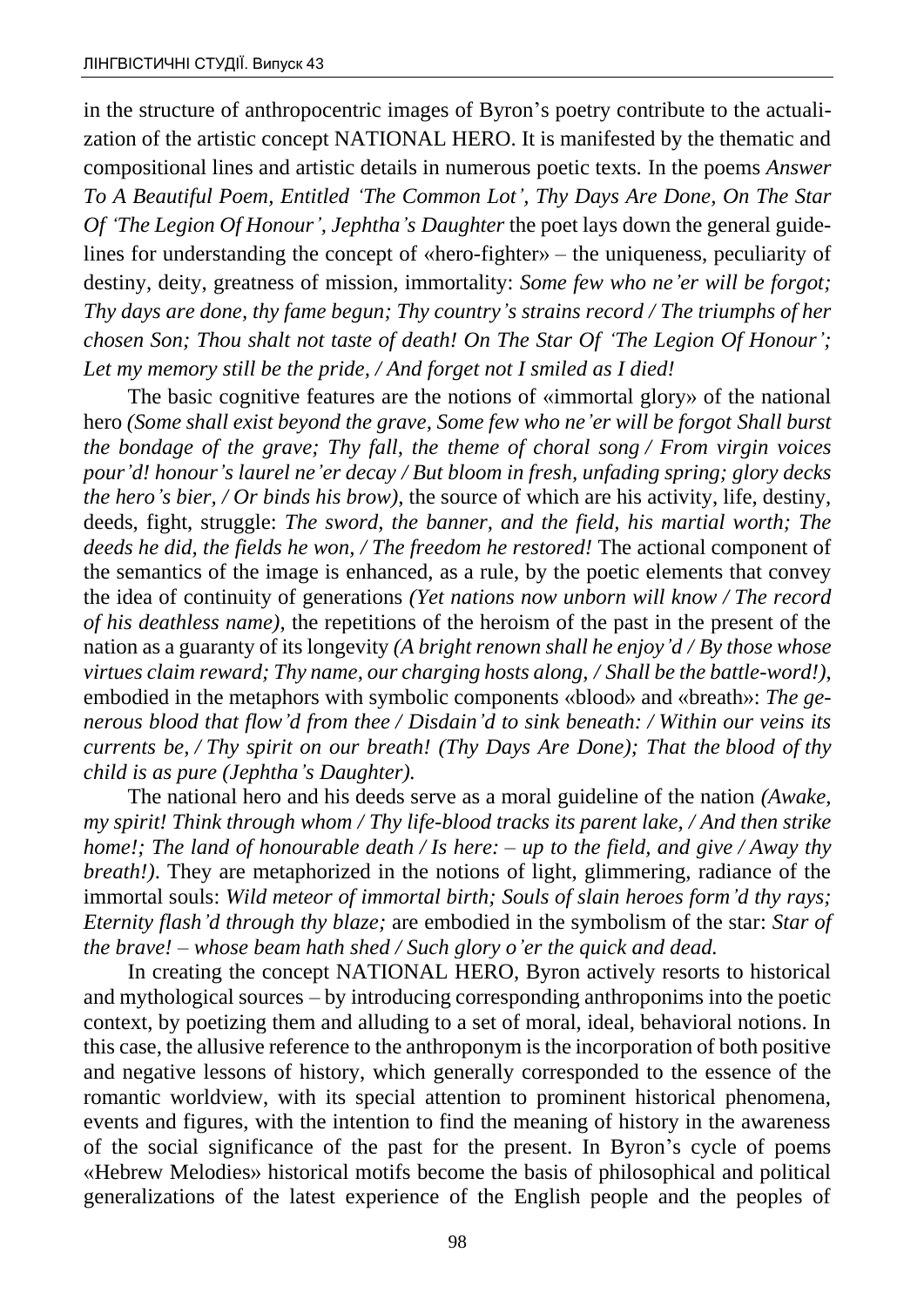Europe, their historical destinies. The plot is based on the ideas of the struggle for freedom, the inevitability of the collapse of empires, the national significance of the fate of the individual, the disclosure of the concept of patriotism. Representing the movement of history in a mystical-romantic form, as the fulfillment of the will of God, who destroys tyrants and liberates nations, Byron consciously refers to the biblical motif of God's sign, which foretells the death of monarchs (the poems *Vision Of Belshazzar* and *To Belshazzar*), expresses the ideas about the inevitable end of any mortal reining irrespective of its form *(Bright is the diadem, boundless the sway, / Or Kingly the death, which awaits us today! (Song Of Saul Before His Last Battle)),* the fall of kingdooms and thrones *(beheld the decline / Of the rays from the mountain that shone, on thy shrine (On The Day Of Destruction Of Jerusalem By Titus); And the widows of Ashur are loud in their wail, / And the idols are broke in the temple of Baal; / And the might of the Gentile, unsmote by the sword, / Hath melted like snow in the glance of the Lord! (The Destruction Of Sennacherib))*. Whereas the death in the name of the liberation of one's own people is the highest honour: *Since our Country, our God Oh, my Sire! / Demand that thy Daughter expire; I have won the great battle for thee, / And my Father and Country are free!* (the poem *Jephtha's Daughter*).

In the artistic form, Byron paints two different pictures of human death – the death as a result of God's terrible punishment, to which oppressors and tyrants are doomed (the poem *Vision of Belshazzar*), and the heroic sacrifice of a hero-fighter full of lifeaffirming, revolutionary meaning. Let us compare:

*Belshazzar's grave is made, His Kingdom passed away, He, in the balance weighed, Is light and worthless clay (Vision Of Belshazzar).*

*It must be so; 'tis not for self That we so tremble on the brink; And striving to o'erleap the gulf, Yet cling to Being's severing link. Oh! in that future let us think To hold each heart the heart that shares,*

*With them the immortal waters drink, And soul in soul grow deathless theirs! (If That High Word).*

The symbolism of biblical anthroponyms of «Hebrew Melodies» (kings Balthazar, Sennacherib, Saul) is complex and multifaceted, and in the general context of Byron's political and civic lyrics it served as a kind of «a mirror» of Europe, gripped by extremely intense and complex struggle of forces, the significance of which is almost impossible to assess unambiguously even from today's standpoint. As a witness of continuous wars for domination and national liberation, which only led to the devastation of his own country and the impoverishment of the people and weakened the few forces of fighters for national independence from the world's ruling empires, the poet sought through the biblical motif of the inevitable fall of any ancient superpowers to warn his contemporaries that the antagonism, wars for enrichment are pointless, the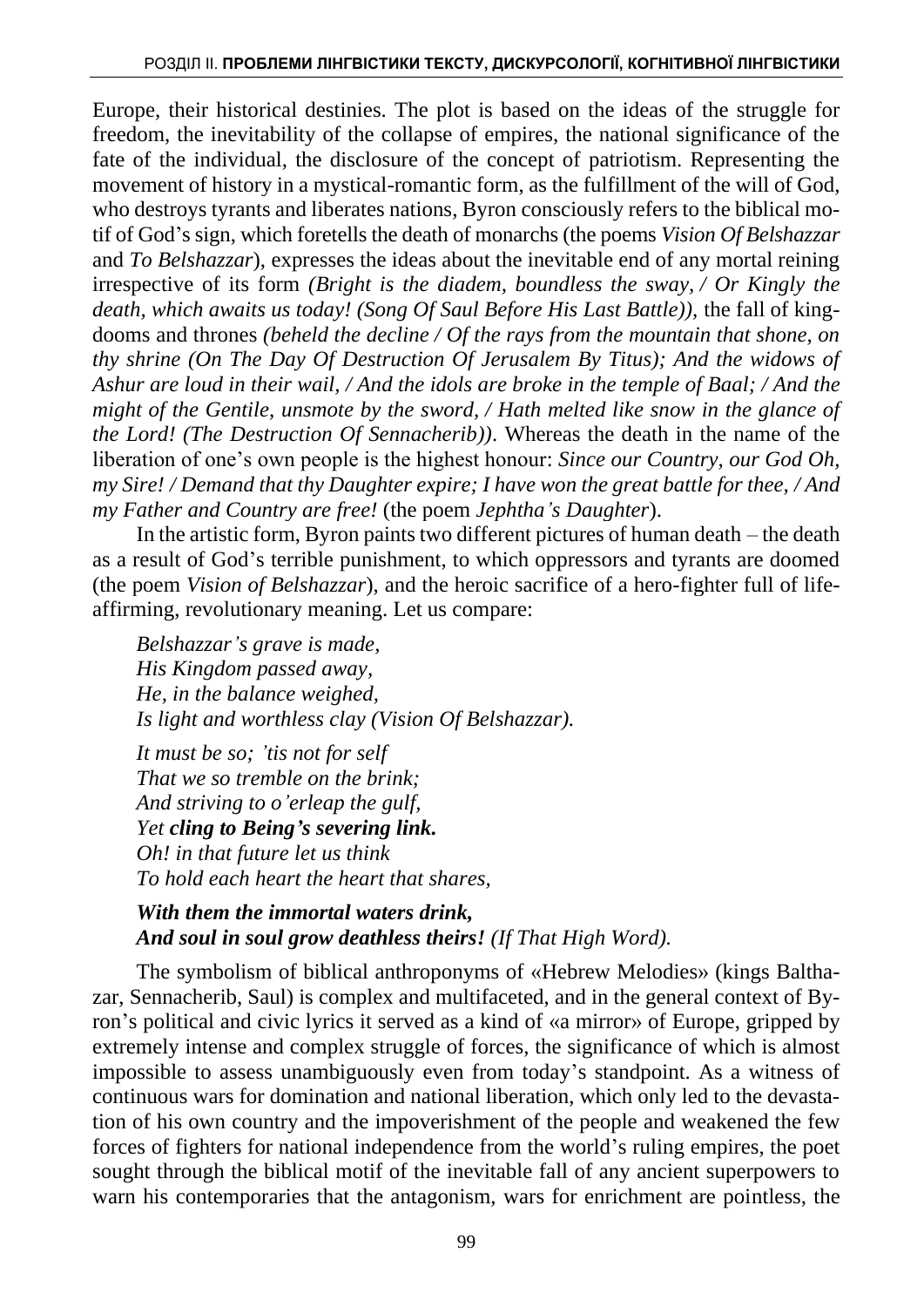vanity and sinfulness of any power is in its very essence and leads to the inevitability of chaos and death. The recurrence of negative images of monarchs, infinitely distant in time, historical, biblical kings, figures of mythological origin, reflection of the oppressive, dark environment that surrounds them, the motifs of imminent destruction of ancient kingdoms, permeating the poems of «Hebrew Melodies», creates a clear causal connection between the conceptual features of «tyranny – death – oblivion» in the structure of the artistic concept MONARCH.

Byron, however, also creates an image of «royal death» – death, worthy of the leaders of the people *(Warriors and chiefs! should the shaft of the sword / Pierce me in leading the host of the Lord)*, on the battlefield, within the rows of his subjects:

*Farewell to others, but never we part, Heir to my Royalty – Son of my heart! Bright is the diadem, boundless the sway, Or Kingly the death, which awaits us to-day! (Song Of Saul Before His Last Battle).*

The poet had the ability to grasp the social and historical processes syncretically, to discover the prophetic meanings of future in the tempestuous events of the historical past. Written a few months before the famous Battle of Waterloo, the poem *The Destruction Of Sennacherib* (February 17, 1815) wonderfully reflects the end of the Napoleonic Wars in Europe in the early nineteenth century, and embodies the dualism of the conceptual features «victory – defeat» in the structure of the artistic concept MONARCH as inevitable aspects of the fate of any army and commander.

The poem is based on the opposition of imagery «victory», «glory», «deed» and «defeat», «death», «perishability», «destruction» and actualizes the ancient biblicalhistorical plot. It undoubtedly implicates the «French» subtext and is a kind of poetic reflection of poet's ambiguous attitude to the personality of Napoleon, to whom in the creative heritage of the great romantic poet there is dedicated a series of poems and numerous allusions and reminiscences.

The figure of Napoleon Bonaparte and the conceptualization of the precedent name of Napoleon in Byron's poetry occupies a special position, is characterized by a high concentration of symbolic meanings and plays a key role in actualizing the cognitive parameters of artistic concepts MONARCH and NATIONAL LEADER / HERO. Dualism in the perception of the personality of Napoleon, ambiguity of the evaluation of his historic role and consequences of his actions to the people of France and the whole Europe by the author also informs the possibility to construe these concepts as correlated in their axiological parameters. Although Byron's most notable poetry on Napoleon was written mainly in 1814–1816, his interest in the figure of the emperor dates back to his university years. The dynamics of the poet's personal attitude to Napoleon, recorded in his epistolary legacy, private texts, memoirs of contemporaries, is the subject of historical and literary studies (Tuite 2020; Clubbe 2008). It is a conceptual projection of poet's individual identification (characteristic mainly for Englishlanguage critics) that relies on a kind of obvious parallels in the destiny, similarity of characters, behavioral traits, that Byron tended to ascribe to Napoleon and himself (Clubbe 1997). Instead, domestic philological thought tends to reveal the embodiment of moral, ethical and philosophical concepts, figurative reflection of universal relations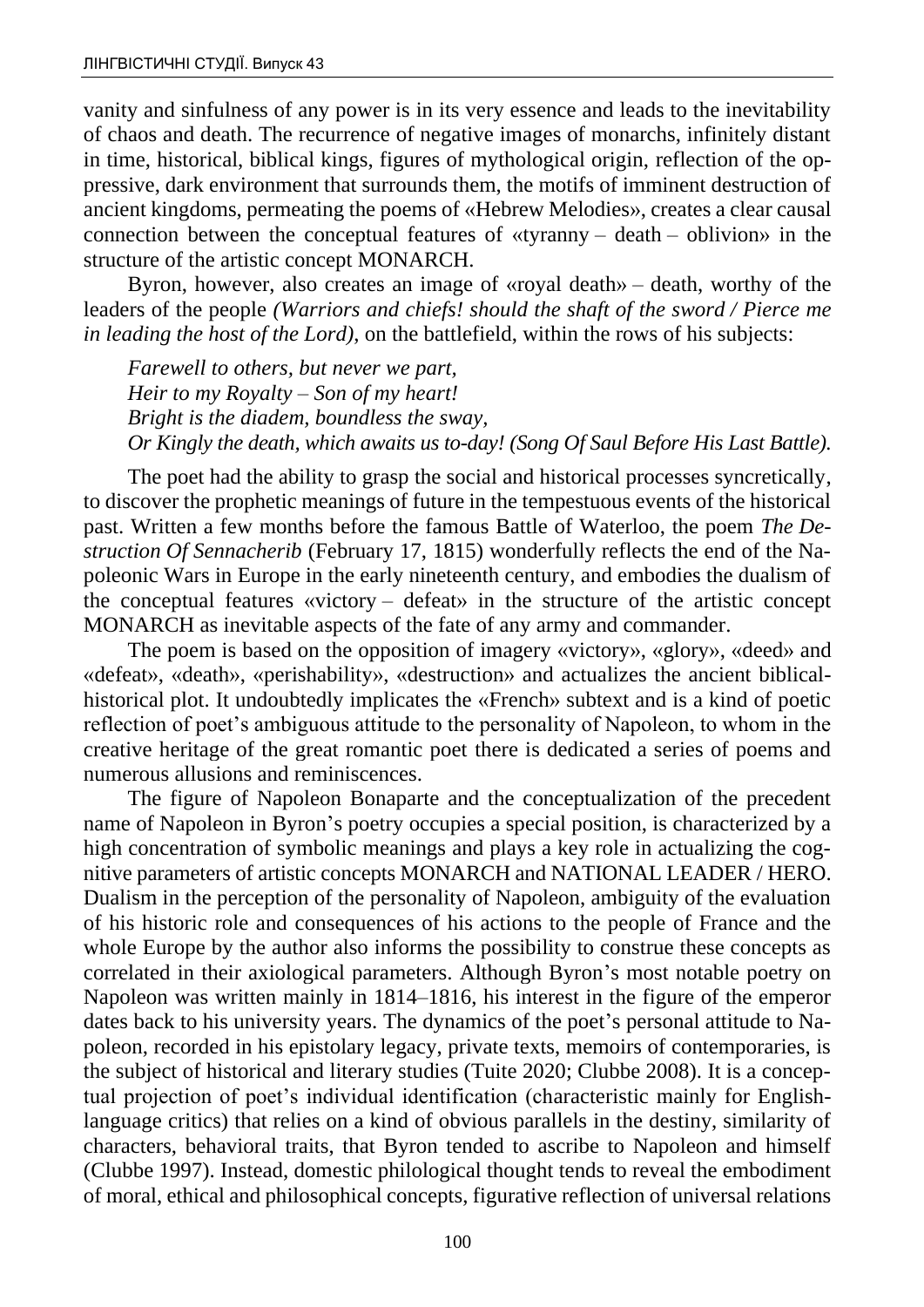and processes in Byron's Napoleonic imagery (Ткаченко 2008: 132), that accumulated general cultural, historical, domestic senses in the multifaceted poetic word due to the interaction of extratextual and intratextual (genre, language, etc.) factors.

The contradictory nature of the poet's attitude to Napoleon is a defining feature of the semantic content of all his poetry of political and civic orientation. Byron's idealization of the figure of Napoleon was determined primarily by the fact that the young Bonaparte was perceived as the embodiment of the French Revolution, the liberation of European nations from the oppression of imperialism, as opposed to colonial expansionist policies of Britain, its dominant economic role in trade and political relations on the continent and in the world.

The ambivalence of Napoleon's image is manifested in author's comprehension of his personality as a prominent figure who dared to challenge the world order, as the individual's desire to realize almost limitless human possibilities and at the same time as the embodiment of the conflict of ambitions for power that led to personal and historical catastrophe, to the loss of the sense of freedom and justice won in the process of the wars for national liberation. The positive qualities of the great general are devalued by his policies of injustice, deception, enslavement, and aggressive imperialist wars. The historicism and national specificity of Byron's poetry, especially in relation to the Napoleonic theme, is manifested in the syncretism of understanding the historical events and phenomena, the recurrence of the past in the present and their close interdependence and interrelations, which, in particular, are explicitly verbalized by the epigraphs to the poem «Ode to Napoleon Bonaparte».

The overarching idea of Byron's Napoleonic cycle is the disproportionate ratio between merits and crimes of the national leader, the conflict between his fate as a defender of freedom and the tyrant. Byron brings forward the general philosophical question: «Whether the vanity and ambition of national leader, as the cause of his downfall and destruction of numerous nations, is just an accidence, a casual coincidence of circumstances, the peculiarity of individual destiny and character or the general pattern inherent in the essence of power itself and the dialectic of relations between the power and the people?»

The versatility of Napoleon's artistic image is based on the opposition of verbal images that actualize the opposite cognitive features (The triumph and the vanity) in the structure of artistic concepts MONARCH: «greatness, state, military power» (usually expressed in the frequent forms of verbal past tense) and «defeat», reinforced by the figurative actional schemes «fall», «disappearance», «dispersal», «melting», by a system of metaphors and epithets of explicit and implicit moral evaluation.

Byron pays special attention to the opposition between a dignified, royal, glorious death and dishonor, renunciation of power, emphasizing that the idea of renunciation of power for a person as great as Napoleon is unacceptable and unworthy, worse than death itself. It is described by the poet in metaphorical terms: *Thy late repentance, long despair, / Thou throneless Homicide?* The poet deprives his poetic hero of his name *(Now thou art a nameless thing…)* as signs of personal and historical identification, thus achieving a high degree of generalization, emphasizing that such unworthy behavior of the monarch turns him into nothing *(Those Pagod things of sabre sway / With fronts of brass, and feet of clay)*; levels his previous merits *(Nor till thy fall could mortals*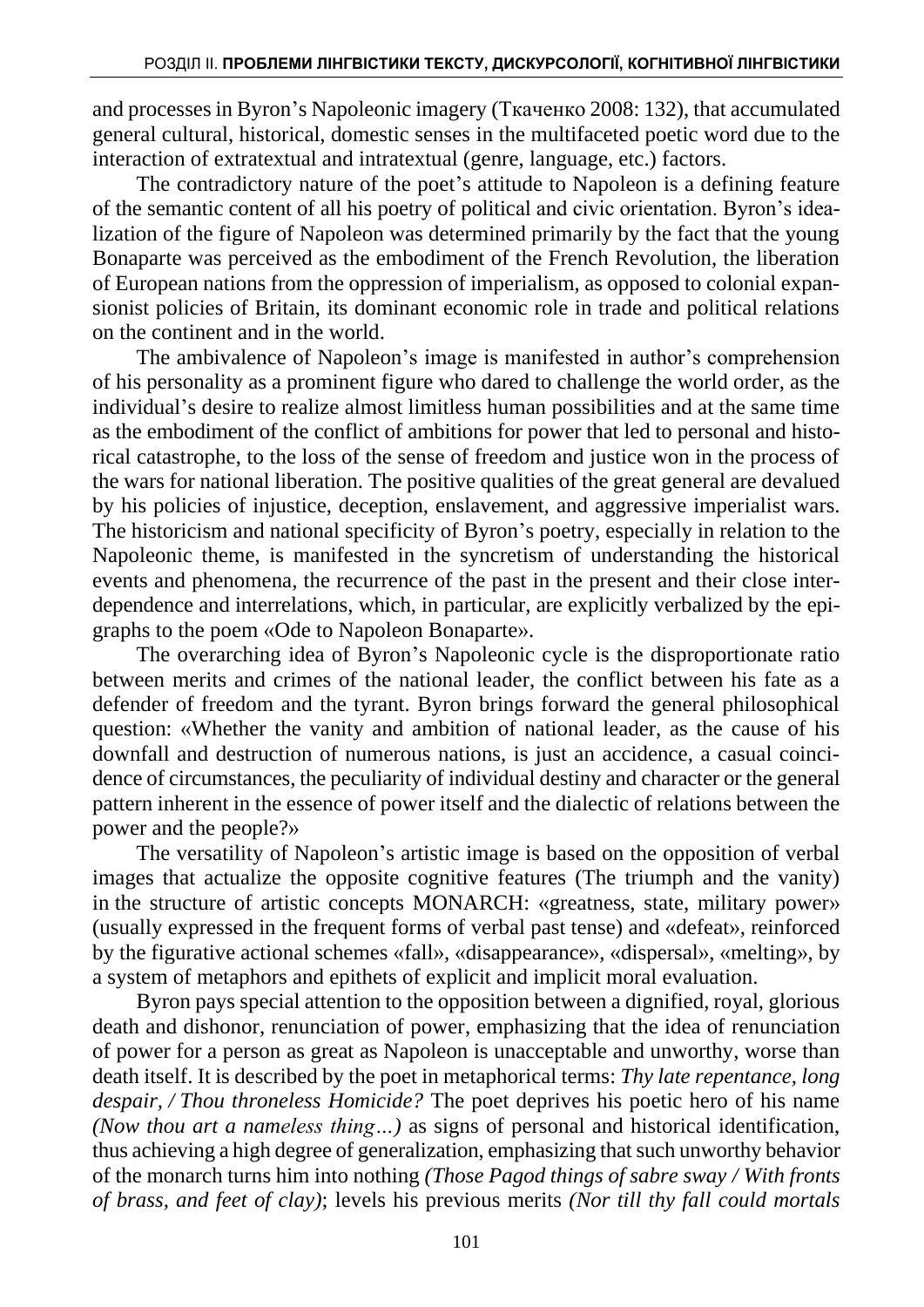*guess / Ambition's less than littleness!; Dark Spirit! what must be / The madness of thy memory!*) and makes the progress of national development and the rise of a new national leader impossible:

*If thou hadst died as honour dies, Some new Napoleon might arise, To shame the world again – But who would soar the solar height, To set in such a starless night? (Ode To Napoleon Bonaparte).*

In the context of the Napoleonic cycle the system of semantically and associatively connected symbols, cultural dominants and stereotypes – defined by a number of associatively connected anthroponyms and mythological anthroponyms – plays a leading role in revealing the diverse complex of cognitive features of the artistic concept NATIONAL LEADER. Introduction of the system of anthroponyms into the poetic context, the source of which is European mythology, folklore and history, the actualization of stylistic potentials of intertextuality performs both informational (encyclopedic) and aesthetic & pragmatic functions.

The contextual connotation and associative imagery of each of them makes prominent the specific features of the object of poetic image. For example, the disgraceful defeat of Napoleon and his abdication of the throne is likened to the fall of Lucifer*: man nor fiend… hath fall'n so far; one who would soar the solar height*. The figure of the legendary ancient Greek athlete Milon (the IV century BC) actualizes the associations with the concepts «carelessness», «self-confidence» and receptively refers to the Napoleon's defeat in Russian campaign. The personality of Sulla Lucius Cornelius, Roman general and political leader (82–79 BC) and Charles V (1500–1558), emperor of the Holy Roman Empire, and Spanish king Dionysius the Younger (395–335 BC) serve as an example of the instability of domination and power, the moral choice of the individual and the statesman, specify the need to choose ethical guidelines. The introduction of the name of Washington to the poetic microcontext, the creation of a double comparison (Washington – The Cincinnatus of the West) testifies to the poetic synthesis of chronologically different realities, cultural codes, author's and social worldview priorities for the ideal image of a national leader. The idealization of the image of the national hero and national leader underlies Byron's key concept of Prometheanism as a symbol of service, self-sacrifice, dignified fate, traditionally associated with the images of fire, burning, glow.

Behind each element of Byron's system of poetic anthroponyms in the cycle of poems dedicated to Bonaparte and the epoch of the Napoleonic Wars there is a largescale picture of historical reality, which is impossible to assess clearly due to the complex dynamics of passions, significance of certain processes and events that neither the author nor his compatriots and ancestors were able to understand. This determines the axiological and emotional multi-vector interpretation of linguistic and aesthetic forms of concept creation due to the antithetical «split» of the poetic microcontext.

The poem *Ode (From the French)*, written as if on behalf of the French people after the Battle of Waterloo, is of particular importance in this context. The second stanza of the poem reflects the ambiguity of the people's assessment of their own his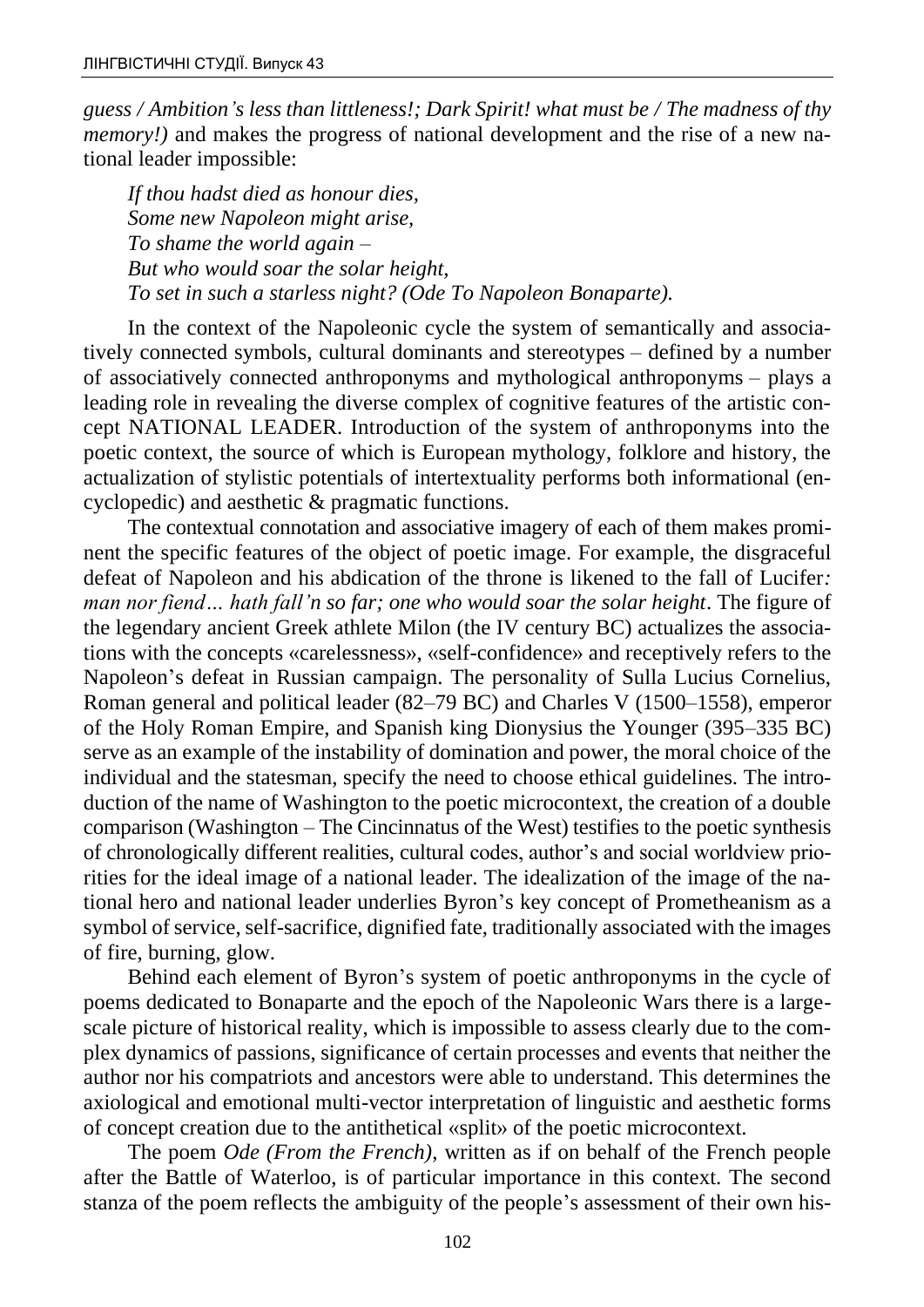tory, whose desire for freedom changed the course of historical development throughout Europe and at the same time turned the freedom into a new tyranny, the difficulty of determining the historical, military and political significance of national political elite. Let us compare the imagery context of two famous French political and military figures – Labedoyère and Murat who are ascribed controversial axiological features:

*Labedoyère – whose honour'd grave / Contains the 'bravest of the brave;* 

*Murat – thou, too, of the snow-white plume! / Whose realm refused thee ev'n a tomb:*

*– blood-bought title bears; the warrior's guide; moved his heart upon our foes; While helmets cleft, and sabres clashing, / Shone and shiver'd fast around thee;*

*– There be sure was Murat charging! / While the broken line enlarging Fell, or fled along the plain; / There be sure was Murat charging! / There he ne'er shall charge again!*

*– Than sold thyself to death and shame / For a meanly royal name; / Of the fate at last which found thee;*

*– Was that haughty plume laid low / By a slave's dishonest blow?*

The microcontext reflects the negative dynamics of the transition from the concepts of national leadership, national heroism to the concept of monarchy (on the example of Murat). A symbol of freedom and civic virtue becomes the embodiment of evil and tyranny, a soldier-hero becomes a simple ruler doomed to loss of power and death because of destructive political and personal ambitions.

In a poetic form, Byron proposes a solution to the moral and ethical aspects of the concepts MONARCH and NATIONAL LEADER / HERO: the reason for the defeat of any power is not so much the action of external factors or military factors, but the destructive forces inherent in the nature of power, conflict with its own people, inability to understand and follow its aspirations. Monarchy and national leadership / heroism are simultaneously opposed and related phenomena: *The Chief has fallen, but not by you, / Vanquishers of Waterloo! – The Hero sunk into the King? / Then he fell: – so perish all, / Who would men by man enthral!* Notinal dimension and the content of words-images *chief* and *king,* that verbalize the concept MONARCH is formed, thus, on the basis of the evaluative stratification of their imagery contextual associates: *The Chief – the soldier citizen – Glory, Freedom's son, Who, of all the despots banded, / With that youthful chief competed?; King – lone Tyranny, goaded by ambition's sting, Then he fell, so perish all, Who would men by man enthral.*

Byron's biographers convincingly prove the colossal influence of the personality of the French emperor on the worldview of the English romantic (Marchand 1995: 155). This influence was so significant that, according to biographers, the poet himself asserted the spiritual unity between himself and Bonaparte and was convinced of the connection of his own destiny and the fate of Napoleon. Accordingly, the multilevel linguistic-aesthetic format of poetic actualization of the analyzed artistic anthropoconcepts in Byron's poetry, along with civic and political aspects, also includes irrational, emotional, lyrically-intimate semantic roots, actualized in the plane of verbal expressions of psychological states, feelings, desires of the lyrical hero – protagonist as a domination of author's subjective reflections over purely rationalist, objective forms of image.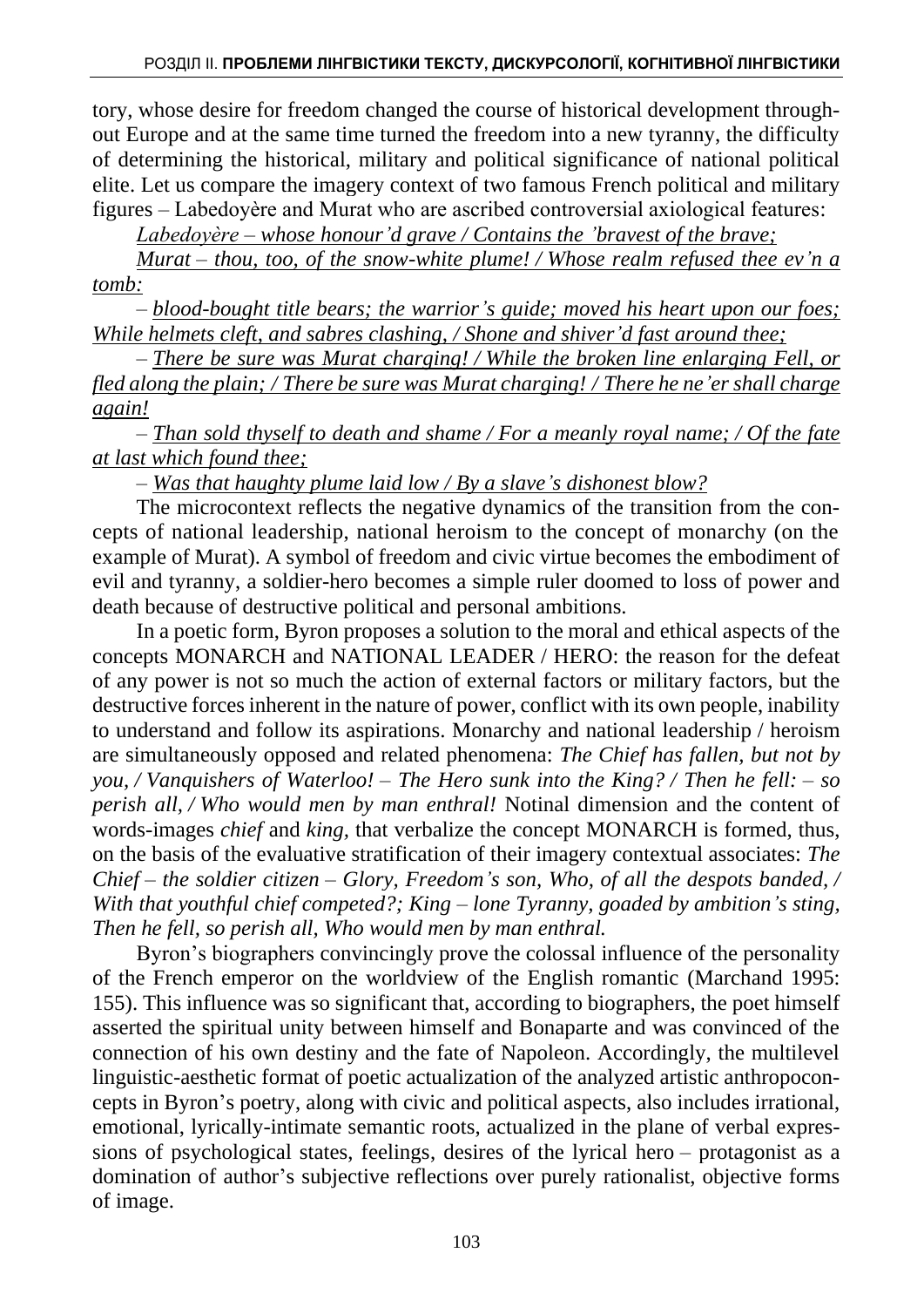In the poems *From The French* (written allegedly on behalf of one of Napoleon's subordinates, an officer loyal to the emperor's at the time of his exile) and *Napoleon's Farewell* (written on behalf of Napoleon himself, who addresses his homeland and his people), the concept NATIONAL LEADER unfolds in a completely different artistic and semantic plane. Monarch is a man deeply sad, repentant, full of awareness of the tragedy of his own destiny *(His fall, his exile, and his grave)*, the inextricable link between the fate of the national leader and the nation *(There are links which must break in the chain that has bound us, / Then turn thee and call on the Chief of thy choice!)* and hope for an objective assessment of his role in the national history and the memory of their descendants: *(She abandons me now – but the page of her story, / The brightest or blackest, is fill'd with my fame)*. He, who was previously called an overthrown tyrant, is named *«my glorious Chief, / Sever'd from thy faithful few; Idol of the soldier's soul!; First in fight, but mightiest now; My chief, my king, my friend, adieu!; The last single Captive to millions in war; thy soul unbent»*, becomes the object of positive evaluation, emotional attachment and loyalty of those who followed him *(Who can tell thy warrior's grief, / Maddening o'er that long adieu; soldier's faith for thee; By thy side for years I dared Death; and envied those who fell, / When their dying shout was heard, / Blessing him they served so well; All I ask is to divide / Every peril he must brave)* and the subject of self-evaluation *(I have warr'd with a world which vanquish'd me only / When the meteor of conquest allured me too far; I have coped with the nations which dread me thus lonely, / The last single Captive to millions in war)*.

Personalizing and intimidating the image of a national leader, the poet seeks a poetic solution to the age-old philosophical question of the relationship between the great individual and society – «who is the main source of power and the driving force of socio-historical processes?» This relationship is expressed in a set of compositional metaphors and symbols in the words of the lyrical hero, addressed to his people: *Farewell to thee, France! when thy diadem crown'd me, / I made thee the gem and the wonder of earth*. The people elect their leaders who are responsible for their future destiny – the people turn them into a «jewel» and a «miracle», as well as, in fact, lead them to their defeat: *thy weakness; his native darkness*. The people decide on the fate of their leaders *(But thy weakness decrees I should leave as I found thee, / Decay'd in thy glory, and sunk in thy worth)* and are the driving force of future victories: *for the veteran hearts that were wasted / In strife with the storm, when their battles were won / Then the Eagle, whose gaze in that moment was lasted, / Had still soar'd with eyes fix'd on victory's sun!*

Creating the mythology of the great, where Napoleon occupies a special position *(the greatest, nor the worst of men; Extreme in all things; Conqueror and captive of the earth; more or less than man – in high or low)*, the poet depicts the «human» face of monarchy and national leadership through the deployment of microconcepts love, friendship, loyalty, betrayal, hypocrisy, exile in the figurative-conceptual structure of the poetic context *(long adieu; Woman's love, and friendship's zeal; the sycophants of him; Every peril; His fall, his exile, and his grave)*. These ideas are characteristic for the whole creativity and world outlook of the English romantic.

The poetic anthroponyms of Byron's works is full of multifaceted symbolic, mythological, and axiological meanings, and their associative field is extremely wide.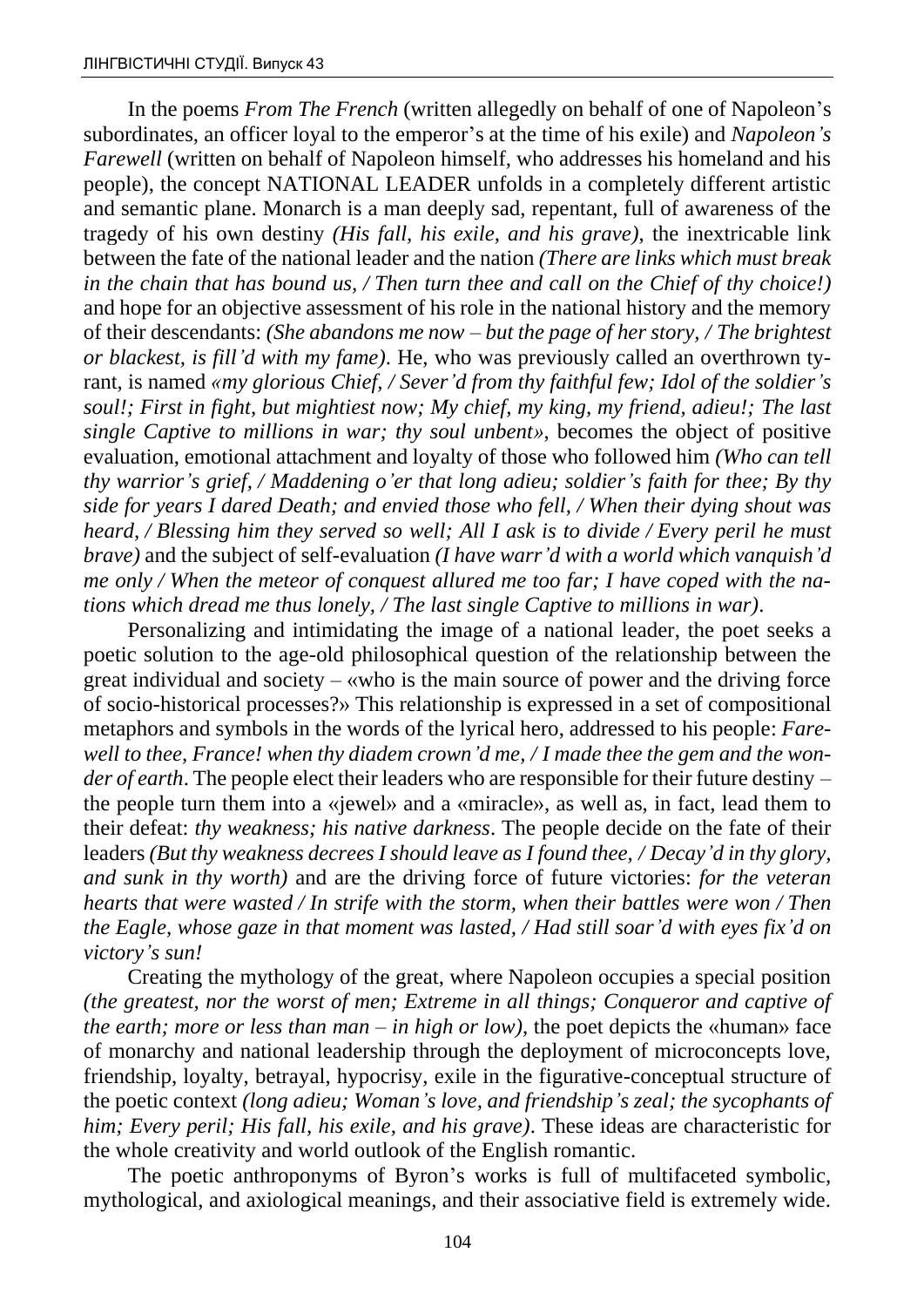Using the multifaceted semantics of anthroponimic images as a combination of aesthetic, emotional principles, the author seeks to enhance the suggestiveness and expressiveness of the work, determines the interpretation of its main semantic line, the leading motif. The introduction of numerous precedent names into the canvas of a work of art sets the main guidelines for author's individual perception and reflection of social, historic processes and events both of his own country and the European continent, highlight moral, axiological, existential aspects of the phenomena of monarchy, national leadership, national heroism from the perspective of their impact on both the destiny of his own country and the peoples of Europe. Moreover, in the symbolic, associative and figurative dimensions, anthroponyms / precedent names correlate with other artistic forms of the poetic context for the profiling of the conceptual features of analyzed concepts, which form the moral political, economic, cultural foundations of society.

**Conclusions.** Thus, in Byron's poetry the understanding of fundamental nationbuilding political categories is carried out through the deployment of a network of artistic anthropoconcepts that in the unity of their semantic aspects display poet's deep generalization about the essence of monarchy, the relation of the fate of a national leader and national hero with the destiny of their nation, the notion of individual and collective responsibility, author's philosophical views and ethical beliefs. Anthroponyms, introduced into the composition and content of poetical works, subjected to author's artistic reflection and reconsideration, contribute to creating notional and axiological content of the artistic concepts MONARCH, ARISTOCRAT, NATIONAL LEADER / NATIONAL HERO. Associative, evaluative, symbolic sense of anthroponyms provide conceptually significant information, the images based on the application of multifaceted potential of anthroponyms and the pragmatic power of lingual-aesthetic resources of the text constitute the ground for identifying the definite conceptual features. Thus, artistic actualization of the selected concepts develops within the relevant artistic and semantic planes, covering:

– socio-political aspects: national policy, national interests, ethnic self-identification;

– expression of philosophical and ethical concepts of patriotism, betrayal, truth, justice, faith, honesty, heroism;

– awareness of individual and collective destiny, individual and collective responsibility for the historical choice of the people and the nation.

Consequently, the basic conceptual features of the content of the artistic concept MONARCH include immorality, greed, sinfulness, hypocrisy; usurpation of power, death, dishonor, inglorious death. The conceptual features that are subjected to the profound artistic reflection from the perspective of their axiology are the ability or inability to become a true leader of the nation, tragic destiny, axiological dualism in assessing the role of the monarch in development of national history. The structure of the artistic concept ARISTOCRAT includes the features of political irresponsibility, betrayal of the national interests, the desire for wealth and satisfaction, pseudopatriotism, assimilation to the conditions of power, dishonor, and degradation of moral principles. The concept's axiology is predominantly negatively marked by its poetic representation through negatively connoted imagery.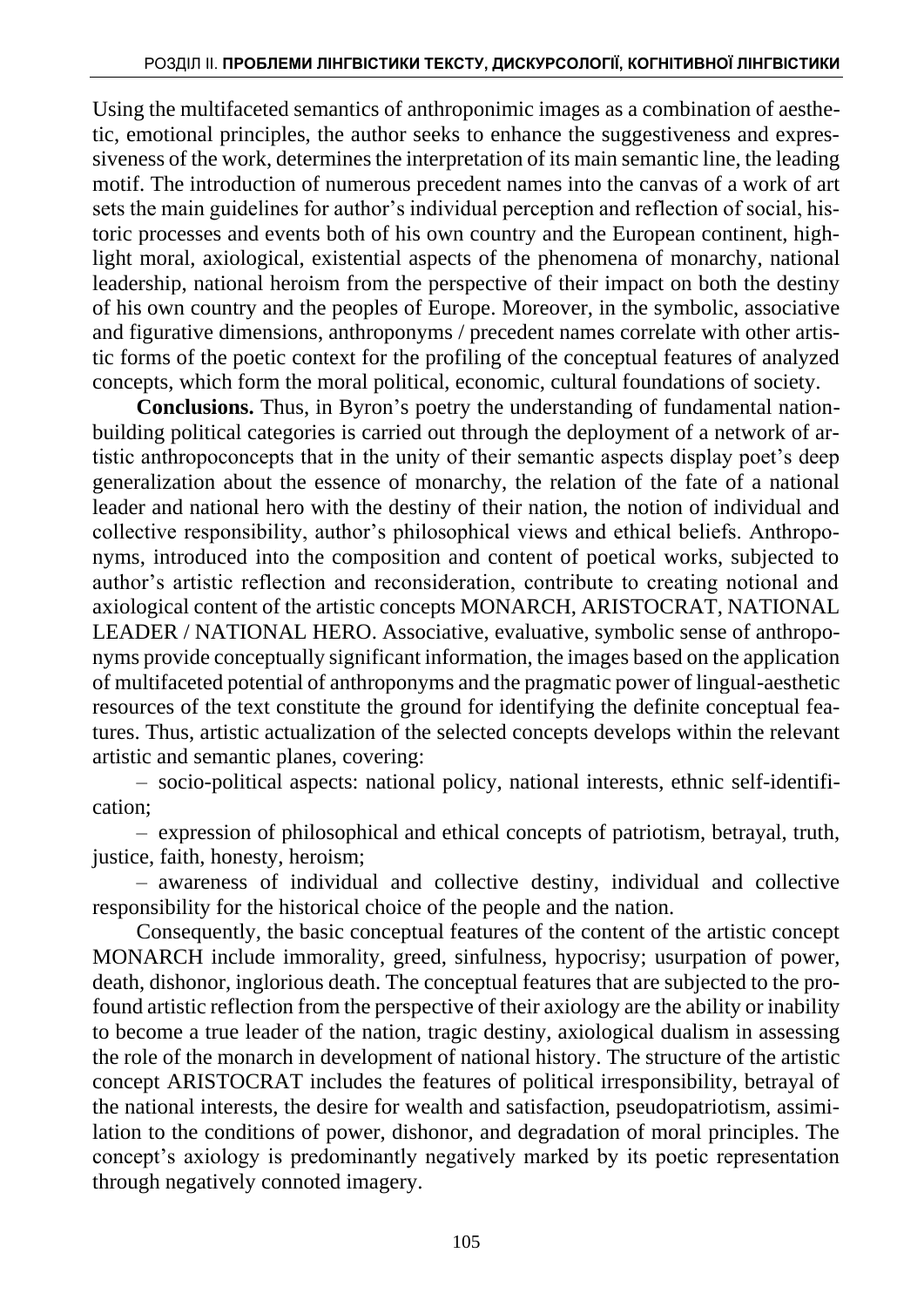The basic conceptual features of the content of the artistic concept NATIONAL LEADER include ambition for power, military deeds and aspirations. The conceptual features that are subjected to the profound artistic reflection from the perspective of their axiology and are the ground of author's ambivalent assessment are the ability to reach the status of the national hero or the transformation into the tyrant-ruler due to the betrayal of national interests and moral principles, hypocrisy, dishonesty. In the content of the concept, undeserved honours, destructive behaviour and conflict with one's own people, personal and as a result national catastrophe, death due to the punishment of God or people are foregrounded as dominating negative axiological conceptual features. The basic conceptual features of the content of the artistic concept NA-TIONAL HERO include divinity, greatness, sacred mission, immortal glory, valor, antagonism to the national pseudo-elite, political activity, heroism, glory, heroic sacrifice, glorious death on the battlefield. The conceptual features that are subjected to the deep artistic reconsideration from the perspective of their axiology and are potential possibility of metamorphosis from a national hero to a tyrant-ruler due to destructive behavior, conflict with the people, ambition, hypertrophied sense of self-worth.

From the axiological point of view, the artistic concepts MONARCH, NATIONAL LEADER / NATIONAL HERO are characterized by reciprocity, the ability of transition from one concept to another because of many objective and subjective factors. The complexity and ambiguity of conceptual axiology in Byron's poetic discourse is determined by the fact that the poet evaluates the object of poetic image not only from the standpoint of ontology as the opposition of good and evil, but also foregrounds in the evaluative meanings of anthroponyms the psycho-emotional, subjective sensitive aspects.

The semantic content of the analyzed artistic anthropoconcepts of George Gordon Byron's textual world reflects the nature of the author's understanding of English and European history, the complexity and contradictions of the interaction of the individual and society. The essence of the key images based on the poetization of anthroponyms in the artistic discourse of George Gordon Byron cannot be considered comprehensively decoded and requires further studies. Revealing the associative and symbolic matrix of anthroponyms in the plot and semantic content of the literary text may considerably contribute to identifying other versatile artistic concepts, disclose the peculiarities of individual or national perception of artistically reflected phenomena, highlighting in a particular historical period certain culturally significant elements in their structure and determining their place in the cognitive space of the national community. The above mentioned problems can constitute the perspectives of further research of Byron's creative heritage from the perspective of artistic conceptology or in multidisciplinary approach.

#### **References**

- 1. Гадамер Г-Г. Актуальность прекрасного. Москва: Искусство, 1991. С. 266–323. [Gadamer G-G. Aktualnost prekrasnogo. Moskva: Iskusstvo, 1991. S. 266–323]
- 2. Дьяконова Н. Я. Английский романтизм. Проблемы эстетики. Москва: Наука, 1978. 208 с. [Dyakonova N. YA. Angliyskiy romantizm. Problemy estetiki. Moskva: Nauka, 1978. 208 s.]
- 3. Елистратова А. А. Наследие английского романтизма и современность. Москва: Изд-во АН СССР, 1960. 505 с.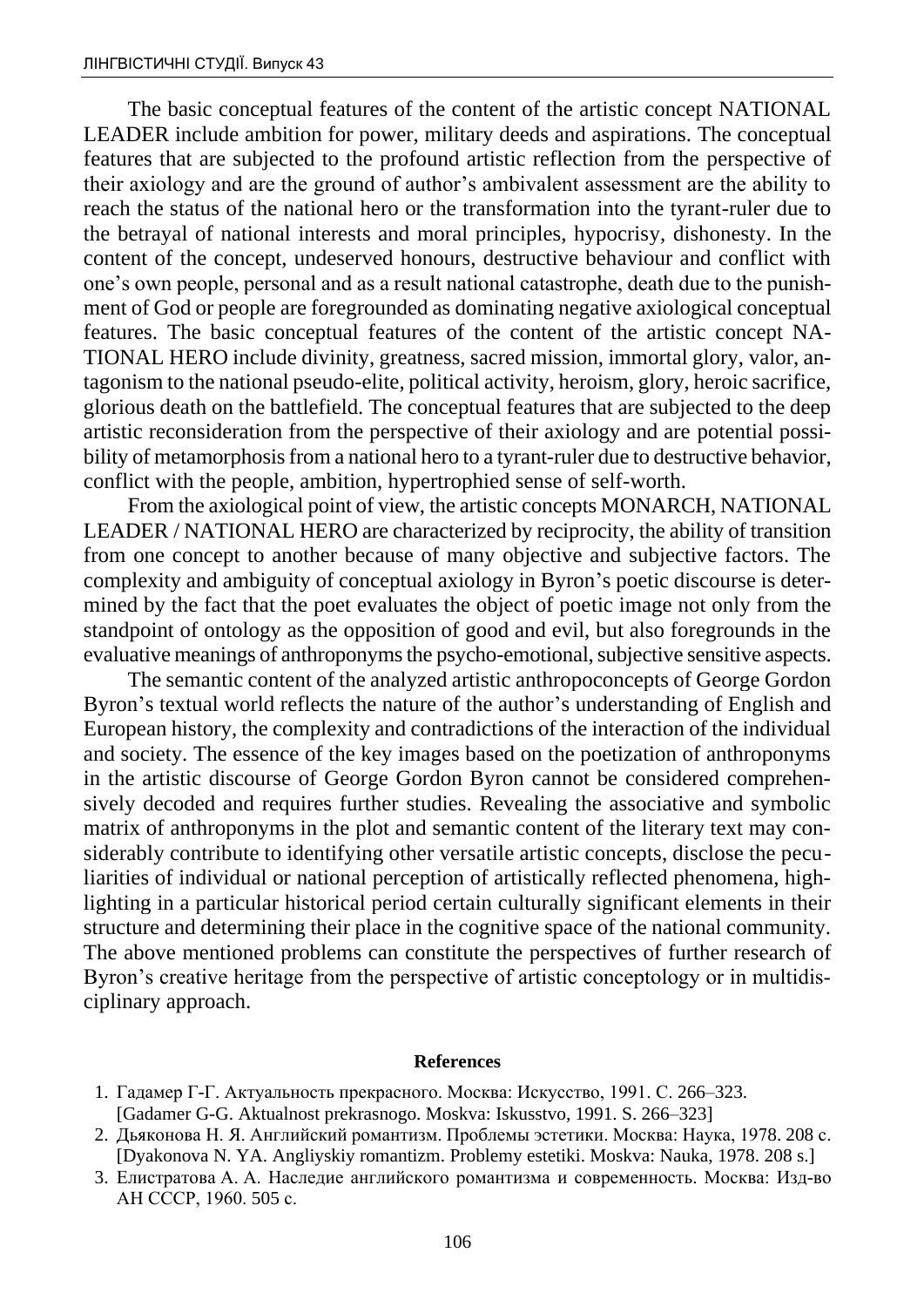[Yelistratova A. A. Naslediye angliyskogo romantizma i sovremennost. Moskva: Izd-vo AN SSSR, 1960. 505 s.]

- 4. Приходько А. М. Концепти і концептосистеми в когнітивно-дискурсивній парадигмі лінгвістики. Запоріжжя: Прем'єр, 2008. 332 с. [Prykhodko A. M. Kontsepty i kontseptosystemy v kohnityvno-dyskursyvnii paradyhmi linhvi-
- styky. Zaporizhzhia: Premier, 2008. 332 s.] 5. Ткаченко О. Б. Мова і національна ментальність (спроба сучасного синтезу). Київ: Грамота, 2008. 240 с.

[Tkachenko O. B. Mova i natsionalna mentalnist (sproba suchasnoho syntezu). Kyiv: Hramota, 2008. 240 s.]

6. Федоров Ф. П. Романтический художественный мир: пространство и время. Рига: Зинатне, 1998. 454 с.

[Fedorov F. P. Romanticheskiy khudozhestvennyy mir: prostranstvo i vremya. Riga: Zinatne, 1998. 454 s.]

7. Эко У. Открытое произведение: форма и неопределенность в современной поэтике. Санкт-Петербург, 2006. 412 с.

[Eko U. Otkrytoye proizvedeniye: forma i neopredelennost v sovremennoy poetike. Sankt-Peterburg, 2006. 412 s.]

- 8. Beatty B. Poetry, Politics and Prophecy: The Age of Bronze, The Vision of Judgment, The Prophecy of Dante. *Byron: the Poetry of Politics and the Politics of Poetry* / in eds*.* R. Beaton, Chr. Kenyon Jones*.* London: Centre for Hellenic Studies, King's Colledge, 1969. P. 93–104.
- 9. Beatty B. G. Liberty and Poetic Licence: New Essays on Byron. Liverpool: Liverpool University Press, 2008. (Bone, Drummond. Byron. Tavistock Northcote House Publishers, 2000). 244 p.
- 10. Callaghan M. The Poet-Hero in the Work of Byron and Shelley. ANTHEM Press, 2019. 240 p.
- 11. [Clubbe](mailto:ENG015@ukcc.uky.edu) J. Between Emperor and Exile: Byron and Napoleon 1814–1816. *The Journal of International Napoleonic Society.* 1997. Vol. 1. April, № 1. P. 70–84. URL: [http://www.napoleon](http://www.napoleon-series.org/ins/scholarship97/c_byron.html)[series.org/ins/scholarship97/c\\_byron.html](http://www.napoleon-series.org/ins/scholarship97/c_byron.html)
- 12. Clubbe J. Byron, Napoleon, and Imaginative Freedom. *[Liberty and Poetic Licence: New Essays on](https://liverpool.universitypressscholarship.com/view/10.5949/UPO9781846315428/upso-9780853235897)  [Byron](https://liverpool.universitypressscholarship.com/view/10.5949/UPO9781846315428/upso-9780853235897)* / B. Beatty; T. Howe, Ch. Robinson (eds.)*.* Liverpool University Press, 2008. P. 181–192.
- 13. Cochran P. Byron's European reception. *The Cambridge Companion to Byron* / D. Bone (ed.). Cambridge: Cambridge University Press, 2004. P. 249–264.
- 14. Eliot T. S. On Poetry and Poets. New York: Farrar, Straus and Giroux, 2009. 320 p.
- 15. Franklin C. Byron. London; New York: Routledge, 2007.
- 16. Jones D. M. The Byronic Hero and the Rhetoric of Masculinity in the 19th Century British Novel. Jefferson, North Carolina McFarland et Company, Inc., Publishers, 2017. 183 p.
- 17. Lansdown R. (a) Four philosophical tales. *The Cambridge Introduction to Byron (Cambridge Introductions to Literature).* Cambridge: Cambridge University Press, 2012. P. 97–111.
- 18. Lansdown R. (b) Histories and mysteries. *The Cambridge Introduction to Byron (Cambridge Introductions to Literature).* Cambridge: Cambridge University Press, 2012. P. 112–128.
- 19. Lussier M. Romantic Dynamics: The Poetics of Physicality. Houndmills, Basingstoke, Hampshire: Macmillan Press, 2000. 229 p.
- 20. Marchand L. A. Byron's Letters and Journals: 13 vols. / ed. by Leslie. Vol. 9. London: John Murray, 1973–1982, 1995.
- 21. McGann J. Byron's lyric poetry. *The Cambridge Companion to Byron* / D. Bone (ed.). Cambridge: Cambridge University Press, 2004. P. 209–235.
- 22. McGann J. J., Soderholm J. Byron and Romanticism. Cambridge, UK: Cambridge University Press, 2002. 326 p.
- 23. Modrzewska M., Fengler M. Byron: Reality, Fiction and Madness. Berlin Peter Lang, 2020. 182 p.
- 24. Romanyshyn N. [Algorithm for disclosing artistic concepts in the correlation of explicitness and](file:///C:/Users/admin/Downloads/ArticlesEdit.aspx%3fid=86510)  [implicitness of their textual manifestation.](file:///C:/Users/admin/Downloads/ArticlesEdit.aspx%3fid=86510) *Proceedings of the 5th International conference on Сomputational linguistics and intelligent systems* (COLINS 2021). Vol. 2870, 2021. P. 719–730.
- 25. Stabler J. Byron, postmodernism and intertextuality. *The Cambridge Companion to Byron* / D. Bone (ed.). Cambridge: Cambridge University Press, 2004. P. 265–284.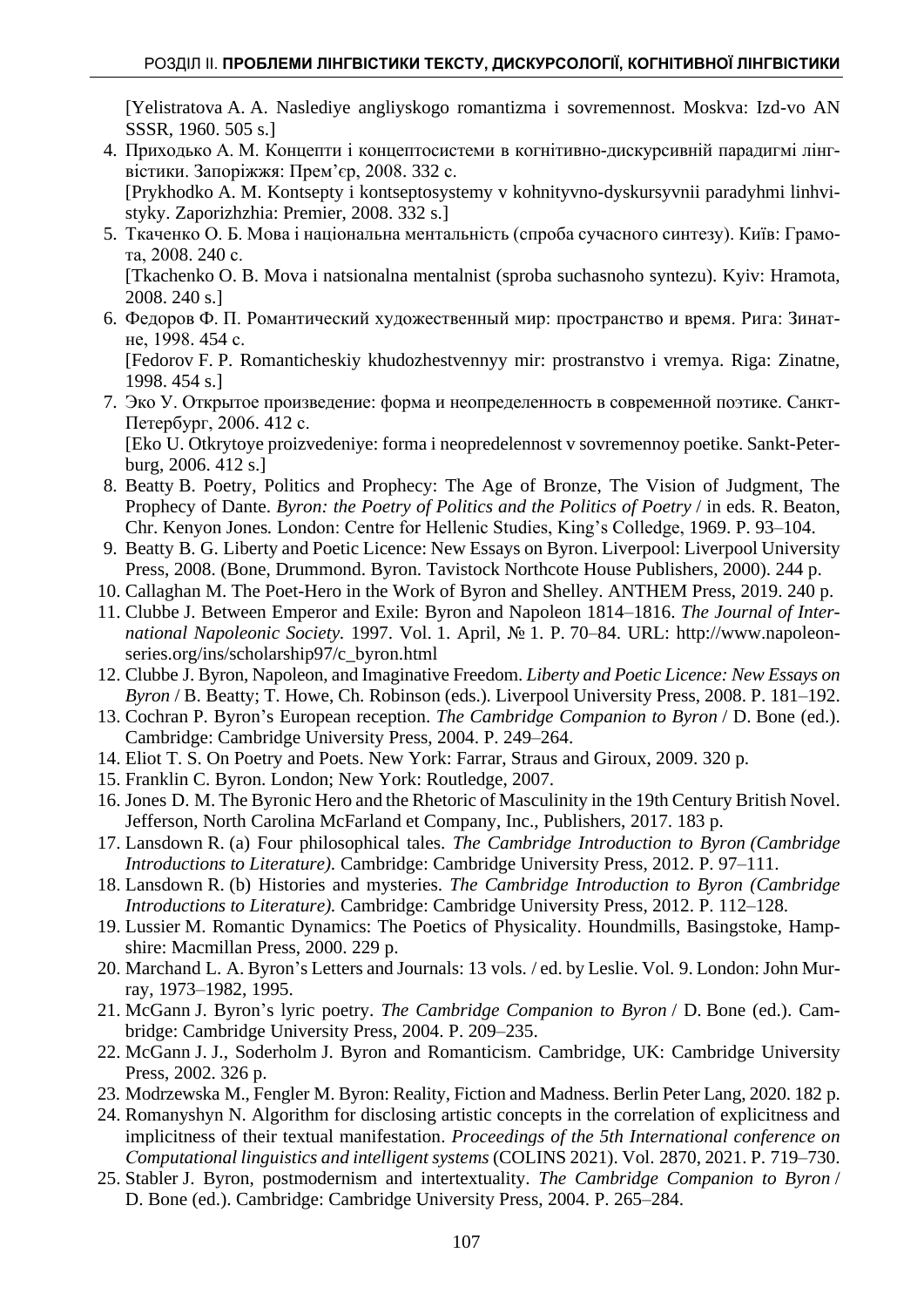- 26. Stockwell P. Cognitive poetics: An introduction. London: Routledge, 2002. 256 p.
- 27. Tuite C. Byron in Context. Cambridge: Cambridge University Press, 2020. 514 p.
- 28. Tsur R. Toward a theory of cognitive poetics. Amsterdam, etc.: Elsevier Science, 1992. 697 p.

#### **Used sources**

1. Byron, George Gordon Byron, Baron. *The works of Lord Byron; including the suppressed poems*. Paris: A. and W. Galignani, [1826](https://archive.org/search.php?query=date:1826). 716 p. URL: https://archive.org/details/worksoflordbyron20byro

## **CONCEPTUAL POTENTIAL OF ANTHROPONYMS IN GEORGE GORDON BYRON'S POETRY**

### **Nataliia Romanyshyn**

Department of Applied Linguistics, Lviv Polytechnic National University, Lviv, Ukraine. **Abstract**

**Background:** Irrespective of the great number of researches dedicated to the creative heritage of George Gordon Byron, the essence and conceptual potential of anthroponyms in his poetry have not been the object of comprehensive analysis. The article is based on the assumption that the conceptual space of works of verbal art is a reflection of the author's aesthetic experience of existential values and general development of aesthetic thinking of the ethnic community. The analysis of the system of Byron's artistic representation of the dominant anthropocentric concepts extends the traditional view on «Byron images» and «Byronic hero» and allows establishing the features of artistic concepts actualization that determine the social parameters of the national universe.

**Purpose:** This paper is aimed at revealing the semantic parameters of anthropocentric artistic poetic concepts through analysis of the imagery, aesthetic and conceptual load of anthroponyms in Byron's poetry. The anthropocentric artistic concepts that are in the focus of the conducted research encompass the concepts of monarch, aristocrat, national leader.

**Results:** The comprehensiveness of the reflection of various aspects of social and national reality in Byron's poetic works is achieved through the multifaceted prism of anthropocentric concepts MONARCH, ARISTOCRAT, NATIONAL HERO actualization. This artistic conceptualization is achieved and developed by introduction of precedent names as elements of poetic plot and composition, as objects of poetic reflection into the poetic micro context.

**Discussion:** In the structure of poetic text a certain precedent name manifests itself as a complex linguistic and cultural sign, which carries a significant amount of background information generated by the horizontal context and enriched by the poetic context itself. The poetic anthroponyms of Byron's works are loaded by multifaceted symbolic, mythological, and axiological meanings, and their associative field is extremely wide. The introduction of numerous precedent names into the canvas of a work of art sets the main guidelines for author's individual perception and reflection of ethnonational characteristics in the structure of the object of poetic expression. The meaning emerged in the precedent name can become an expression of the ideological content of the whole text, is able to display the connection of the consciousness of the author and the reader with the code of culture in its development in time. Thus, in Byron's poetry the understanding of fundamental nation-building political categories is carried out through the deployment of a network of artistic anthropoconcepts that in the unity of their semantic aspects display poet's deep generalization about man as a bearer of certain ethnic characteristics, philosophical views and ethical beliefs. The conceptual axiology of anthropocentric concepts actualized by certain precedent names is complex and ambiguous. From axiological point of view, the artistic concepts MONARCH, NATIONAL LEADER and NATIONAL HERO are characterized by reciprocity, the ability of transition from one concept to another as a result of many objective and subjective factors. The semantic content of the key artistic anthropoconcepts of George Gordon Byron's textual world reflects the nature of the author's understanding of the issue of English national identity.